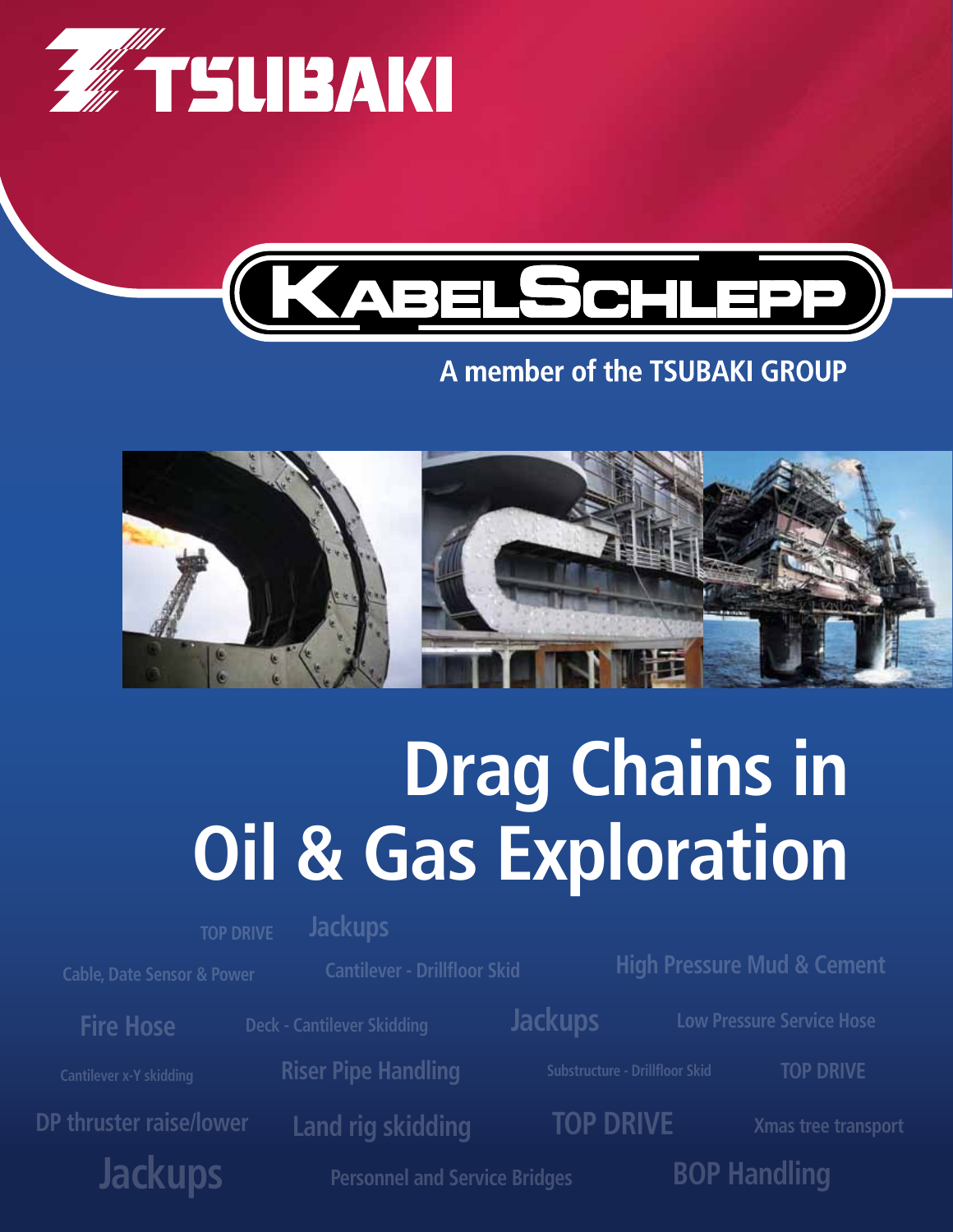# **What we build . . .**

**We specialize in Carrier Track also called Drag Chain, for hose and cable management.** Our products are often designed to specification, or based on a wide range of standard product options, but always customized to individual requirements. We deliver any size, from millimeters to meters. We use all industry relevant steel and plastic materials, and follow all industry relevant specifications. We manufacture and deliver fully assembled packages ready for installation or modules for convenient handling and installation on site. All of this can include cable and hose packages, guide channels, support trays and any other necessary accessories. We also offer specific cable and hose management solutions for equipment such as cranes, hoists and lifts.









# *letoo*

A long time pioneer in the area of offshore cable and hose management solutions, KABELSCHLEPP Metool is also a member of the KABELSCHLEPP global group of companies.





Certified to ISO 9001:2008

**Precisely Right** 

Ex protected cable carriers



ESD cable carriers



**TOP DRIVE Xmas tree transport**

## **Who we are . . .**

**U.S. Tsubaki's KABELSCHLEPP Division** is one of the world's leading manufacturers of carrier track (drag chains) for dynamic cable and hose management. The **KABELSCHLEPP worldwide group of companies**, the original inventor of the cable & hose carrier chain, today is renowned for industry leading innovation. Local presence is key, backed by 15 subsidiaries and over 80 representatives worldwide.

**Active in the oil and gas market since the early 1970's**, we have supplied hundreds of systems for all continents and applications.

**Our focus** is on quality and superior service live.

**We offer full engineering support** in all relevant market places. Customers benefit from our extensive industry, product, and engineering know how.

**KABELSCHLEPP** is certified to ISO 9001:2008 by TUV Rheinland.



**Cantilever x-Y skidding**







**Jackups Tand Service Bridges BOP Handling**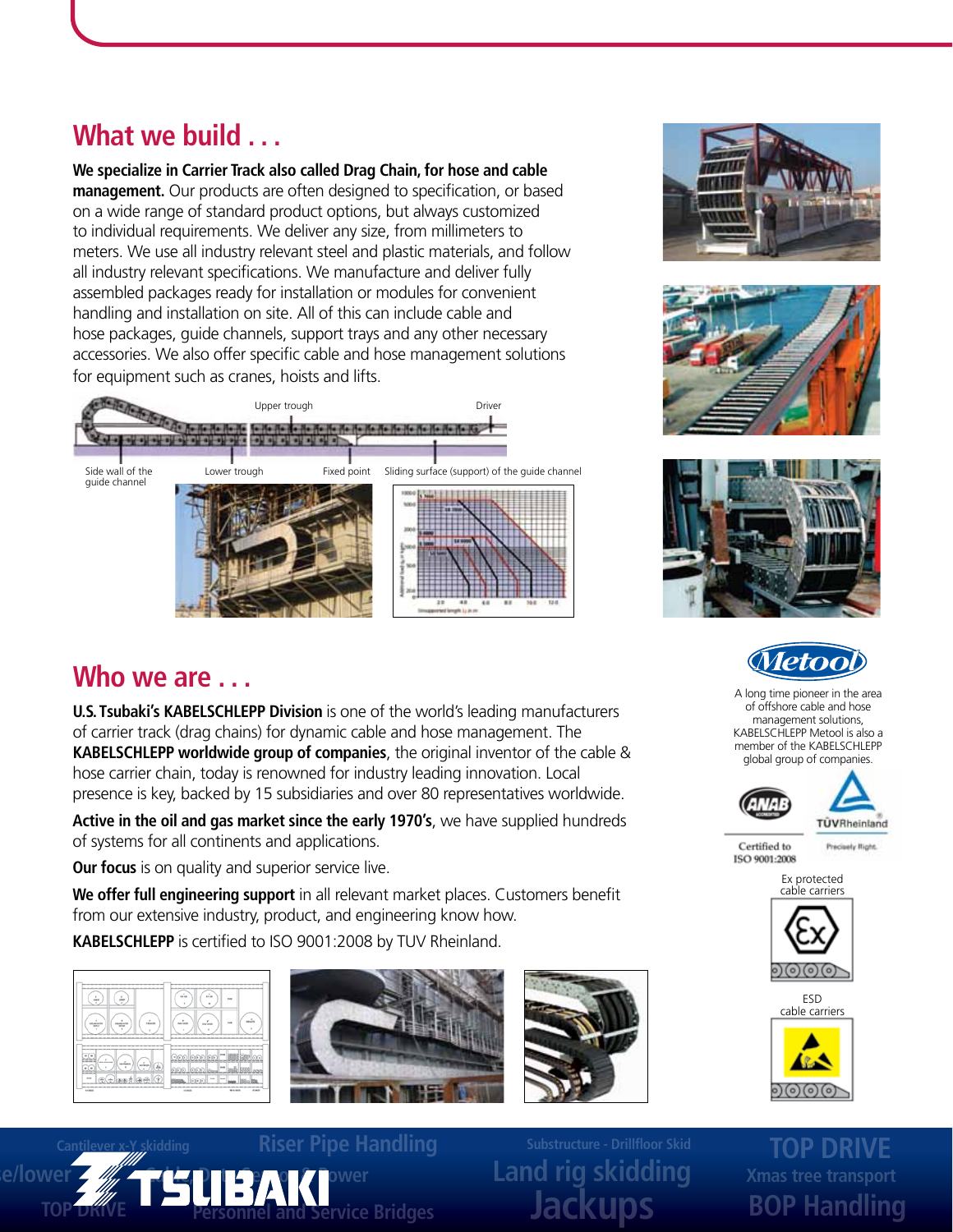

A member of the TSUBAKI GROUP

## **What we do . . .**

Full project management including:

- Consultancy and Site Survey
- Engineering and Design
- Manufacture and Assembly
- Installation and Supervision

## **Why us?**

- Market leader in drag chain technology
- Over 4 decades of offshore experience
- Hundreds of systems all over the world
- Specialized engineering resource
- Global support

# **Applications . . .**

- Cranes
- Platform E/W and N/S rig module skidding
- Jackups
- Deck Cantilever skidding
- Cantilever Drillfloor travel
- Substructure Drillfloor skid
- Cantilever X Y skidding
- Riser Pipe Handling
- BOP Handling
- Xmas tree transport
- Top drive
- Personnel and Service Bridges
- DP thruster raise/lower
- Land rig skidding
- Data, Sensor, Power and other Cable
- Fire Hose
- Low pressure Service Hoses
- High Pressure Mud & Cement Hoses













**RIG SKIDDING -RESTRICTED  HEIGHT**







**CANTILEVER  DRILLING**



**RIG SKIDDING -SHORT TRAVEL**



# **. . . and basically everything else!**

**GrassHopper BOP Handling www.kabelschlepp.com/offshore.htmLow PressCantilever - Drillfloor Skid Riser Pipe Handling High Pressure Mud & Cement Jackups Fire Hose Cable, Date Sensor & Power TOP DRIVE Deck - Cantilever Skidding**